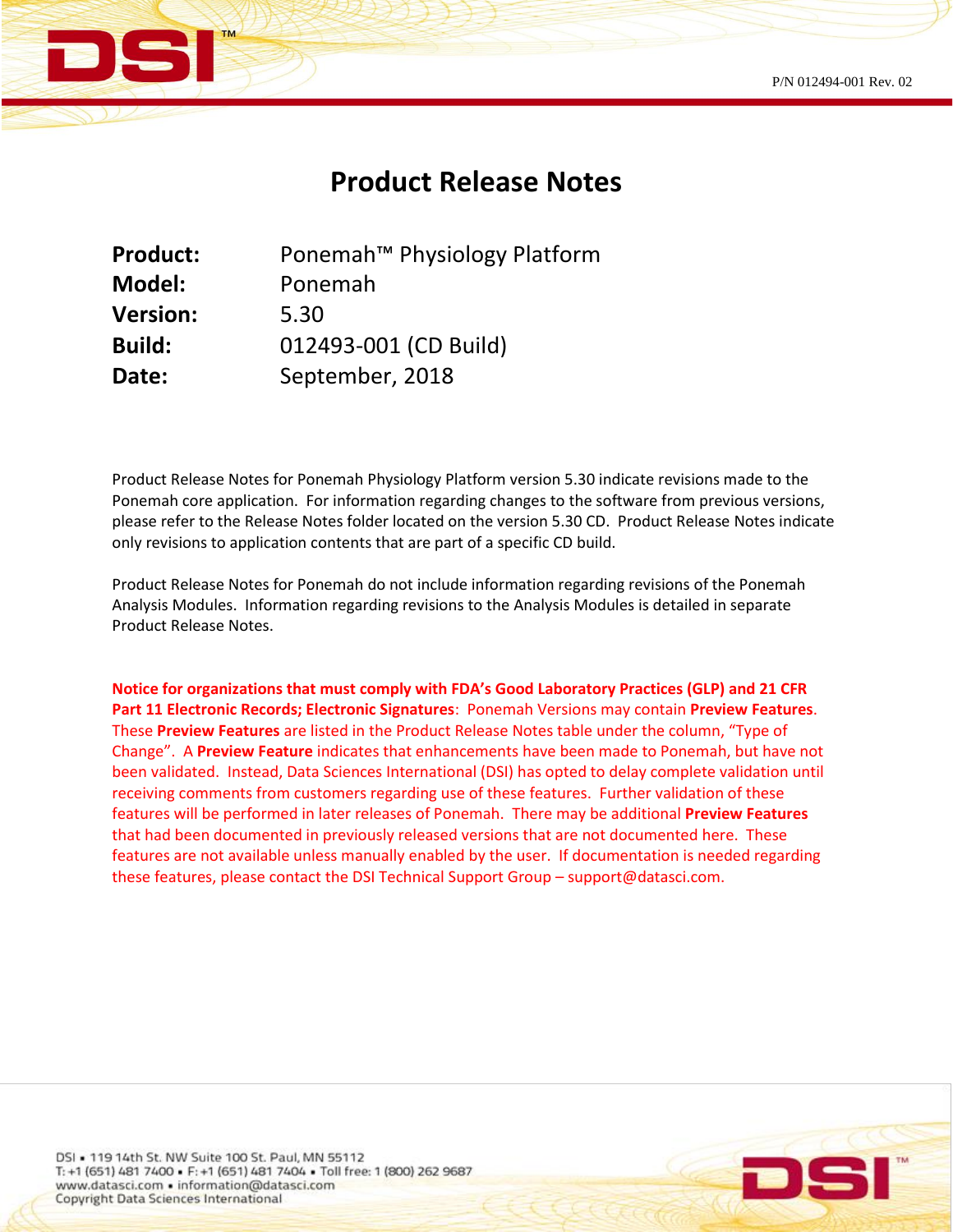$\overline{CC}$ 

Sľ

DI

| Reference #                   | Type of<br>Change | <b>Previously</b><br><b>Fixed</b> | Key:<br>$N =$ New Feature; E = Enhancement; F = Fix<br><b>Description</b>                                                                                                                                                                                                                                                       |  |  |
|-------------------------------|-------------------|-----------------------------------|---------------------------------------------------------------------------------------------------------------------------------------------------------------------------------------------------------------------------------------------------------------------------------------------------------------------------------|--|--|
| <b>Ponemah Core - General</b> |                   |                                   |                                                                                                                                                                                                                                                                                                                                 |  |  |
| 42371                         | Е                 | N/A                               | DsiTimeSync messages updated to indicate ACQ-7700 sync<br>status with improved clarity.                                                                                                                                                                                                                                         |  |  |
| 42354                         | E                 | N/A                               | Update for Security Application for access restriction and<br>Security Application added to the Admin Application<br>within the Ponemah core software.                                                                                                                                                                          |  |  |
| 42224                         | E                 | N/A                               | A user entered Date/Time can be used as T0 to trigger<br>Data Reduction intervals.                                                                                                                                                                                                                                              |  |  |
| 42191                         | Ε                 | N/A                               | Dose information has been added to the Groups tab in<br>Ponemah Setup. This information may be populated from<br>Ponemah's Study Option or may be entered manually                                                                                                                                                              |  |  |
| 42184                         | E                 | N/A                               | Modified to create a new SQL instance to support SQL<br>2014 without conflict with earlier versions.                                                                                                                                                                                                                            |  |  |
| 42112                         | Е                 | N/A                               | Time Sync Service updated to use latest files for<br>Measurement Computing Components to support the<br>Time Sync Card.                                                                                                                                                                                                         |  |  |
| 41904                         | F                 | N/A                               | Fix added for issue where the use of ODBC for generating<br>Excel files resulted in a minor memory leak which<br>primarily affected performance when saving at high<br>logging rates (1 sec) over long periods (24 hours) with a<br>large number of subjects (16).<br>Files formerly created in an .xlsb format are now created |  |  |
| 41777                         | E                 | N/A                               | in an xlsx format.<br>Increased the supported number of graph pages from 8 to<br>16.                                                                                                                                                                                                                                            |  |  |
| 41720                         | E                 | N/A                               | In the event of a system crash during acquisition, Jump<br>tables were previously not appended to the end of a RAW<br>file. Jump files are now automatically generated and<br>appended to the RAW file if it is detected that a file does<br>not have an associated Jump file during Replay.                                    |  |  |
| 41320                         | E                 | N/A                               | Increased the number of supported groups from 16 to 32<br>and number of supported channels from 128 to 256.                                                                                                                                                                                                                     |  |  |
| 41303                         | E                 | N/A                               | Full build number added to the Log tab in Excel output.                                                                                                                                                                                                                                                                         |  |  |
| 41166                         | F                 | N/A                               | Fix added for issue where adding an Event to All Groups<br>did not trigger Data Reduction calculations for all groups,<br>only the selected group.                                                                                                                                                                              |  |  |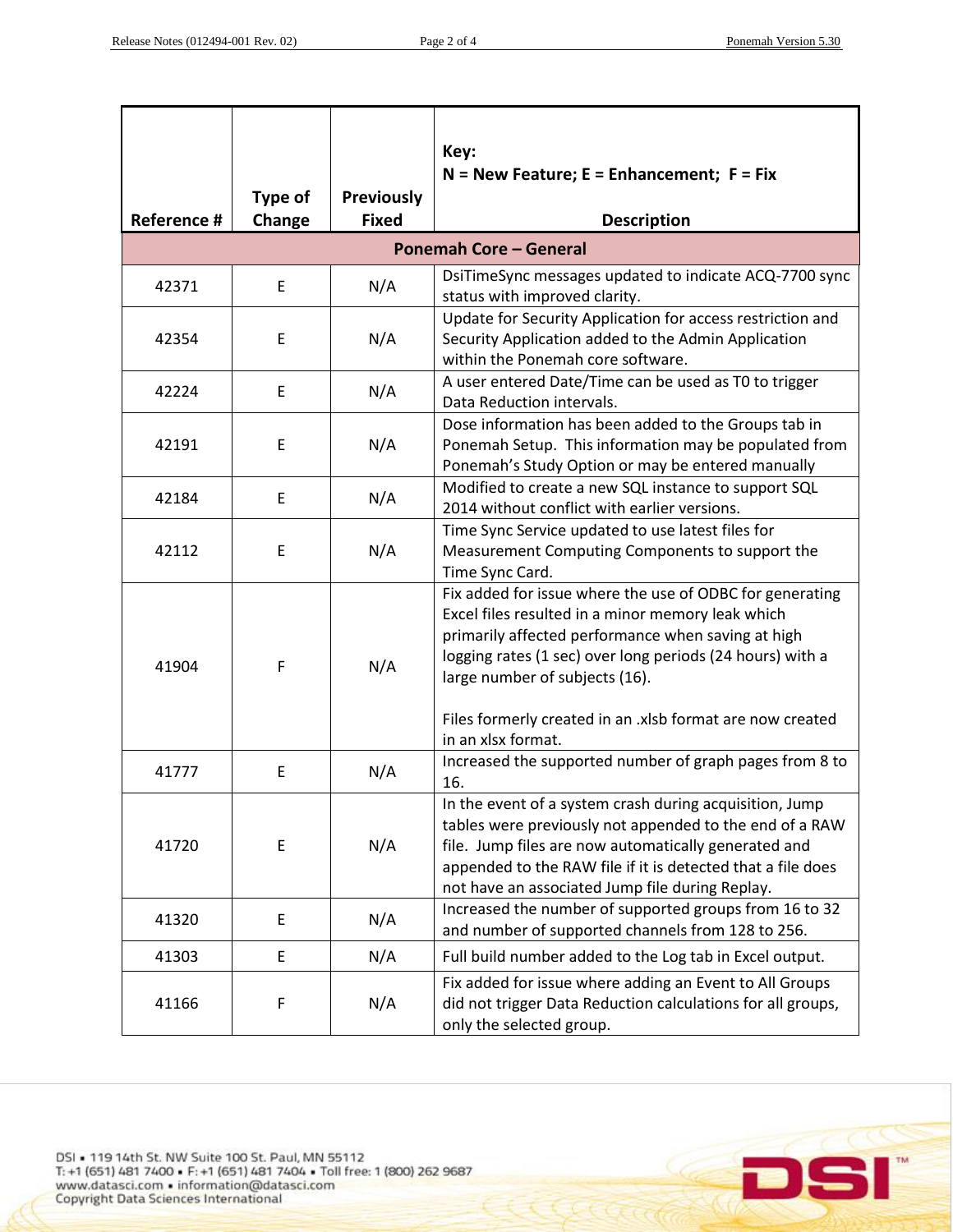|                     |                   |                                   | Key:<br>$N =$ New Feature; E = Enhancement; F = Fix                                                                                                                                                                                                            |  |
|---------------------|-------------------|-----------------------------------|----------------------------------------------------------------------------------------------------------------------------------------------------------------------------------------------------------------------------------------------------------------|--|
| Reference #         | Type of<br>Change | <b>Previously</b><br><b>Fixed</b> | <b>Description</b>                                                                                                                                                                                                                                             |  |
| 41067               | E                 | N/A                               | Updated to run as native Windows 64-bit application<br>which improves performance and takes advantage of<br>more memory to support large datasets.<br>The installer has been updated to support the Windows<br>64-bit environment.                             |  |
| 40789               | E                 | N/A                               | Subject names from Study may now be displayed in the<br>Groups tab in Ponemah Setup. The user has the option of<br>populating this information from Study or entering it<br>manually                                                                           |  |
| 40576               | Ε                 | N/A                               | Updated SEND Module compatibility to meet SEND 3.1<br>requirements.                                                                                                                                                                                            |  |
| 40225               | F                 | N/A                               | Fix added for issue where the application would crash if<br>128 channels were enabled and the Sample Rate dialog<br>was entered, exited, and entered a second time.                                                                                            |  |
| 39944               | Ε                 | N/A                               | Upgraded all Print selections to display the Windows<br>common Print dialog which permits selecting a specific<br>printer.                                                                                                                                     |  |
| 39917               | F                 | N/A                               | Removed Email function from Product Information dialog.                                                                                                                                                                                                        |  |
| 35989               | E                 | N/A                               | Added support for Windows 10, 64-bit operating system.                                                                                                                                                                                                         |  |
| 33183               | E                 | N/A                               | Updated the following global default settings:<br>Acquisition Interface to ACQ-DEMO<br>Scatter Graph Delete Data Marks Method to Bad<br>Data Marks                                                                                                             |  |
| 3046                | E                 | N/A                               | Added the ability to choose how null values are<br>represented in Excel. Users are able to select between<br>NULL, x, a.                                                                                                                                       |  |
| <b>Replay</b>       |                   |                                   |                                                                                                                                                                                                                                                                |  |
|                     |                   |                                   | <b>Review</b>                                                                                                                                                                                                                                                  |  |
| 42187,<br>42188     | F                 | N/A                               | Fix added for issues in Data Insights where Rejected<br>results were not preserved after a mark section was saved<br>and Review/Data Insights was exited. Users were also<br>prompted to Save Marks upon exit from Review whether<br>or not changes were made. |  |
| 41265               | F                 | N/A                               | Fix added for issue where right-click updates for Labels<br>and Units in the Channel Input Setup tab would not<br>appear.                                                                                                                                      |  |
| 40056               | F                 | N/A                               | Fix added for issue when exporting and importing a URP<br>search in Data Insights would result in an error.                                                                                                                                                    |  |
| <b>RAW Analysis</b> |                   |                                   |                                                                                                                                                                                                                                                                |  |

DSI = 119 14th St. NW Suite 100 St. Paul, MN 55112<br>T: +1 (651) 481 7400 = F: +1 (651) 481 7404 = Toll free: 1 (800) 262 9687<br>www.datasci.com = information@datasci.com<br>Copyright Data Sciences International

 $\blacksquare$